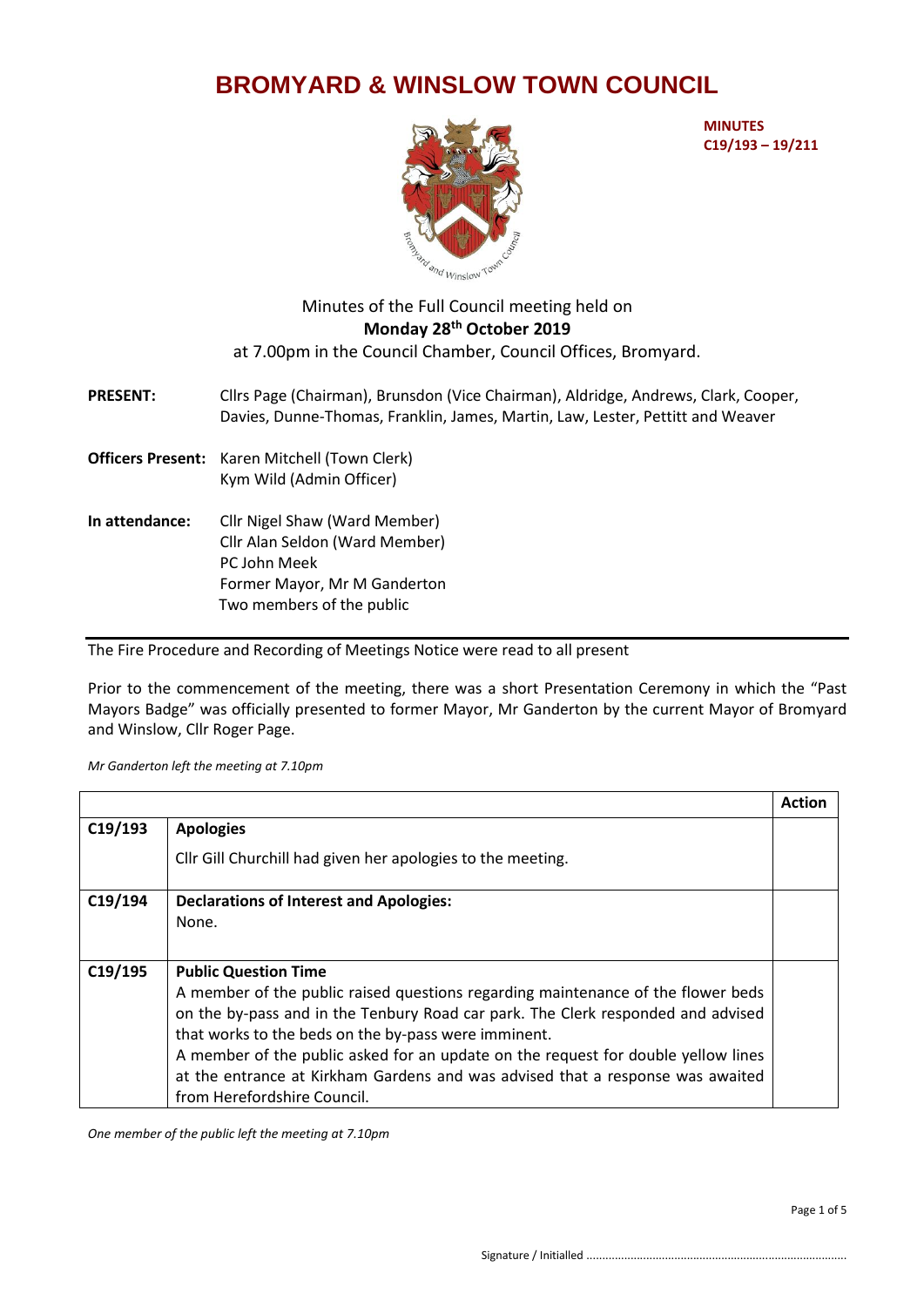|         |                                                                                                              | <b>Action</b> |
|---------|--------------------------------------------------------------------------------------------------------------|---------------|
| C19/196 | <b>Policing Matters</b>                                                                                      |               |
|         | PC John Meek gave his report and advised Members that he would be handing over                               |               |
|         | to PC Alice Bennett on 1 <sup>st</sup> November 2019, before taking over his new role as Rural               |               |
|         | Crime Officer for rural policing in Herefordshire. Cllr Roger Page wished PC Meek all                        |               |
|         | the best on behalf of the Council.                                                                           |               |
| C19/197 | <b>Chairman's Report</b>                                                                                     |               |
|         | The Chairman                                                                                                 |               |
|         | Thanked those who had attended the Mayors Charity Dinner to raise monies for<br>his nominated charity.       |               |
|         | Cautioned restraint regarding debate of Council issues by round-robin email                                  |               |
|         | and on social media.                                                                                         |               |
|         | Thanked the Town Clerk and Deputy Town Clerk for their continued efforts                                     |               |
|         | during the ongoing staff shortages.<br>Gave an update on the Herefordshire Town Mayors' Meeting held on 23rd |               |
|         | September 2019.                                                                                              |               |
|         | Invited all members to the Civic Reception on 23rd November 2019 being held                                  |               |
|         | at The Falcon Hotel at 3.30pm prior to the switching on the of town's Christmas<br>Lights.                   |               |
|         | Asked Members to consider writing a letter of thanks to PC John Meek for his                                 | <b>TOWN</b>   |
|         | service to Bromyard. This matter was discussed. The Town Clerk was directed to                               | <b>CLERK</b>  |
|         | write to PC John Meek thanking him for his service to Bromyard.                                              |               |
|         |                                                                                                              |               |
| C19/198 | <b>Town Clerk's Report</b>                                                                                   |               |
|         | The Clerk's report, copies having been circulated, was noted.                                                |               |
| C19/199 | <b>Ward Members' Reports</b>                                                                                 |               |
|         | <b>Councillor Alan Seldon</b>                                                                                |               |
|         | Apologised to members for not having notified the Town Council of the                                        |               |
|         | Herefordshire Council Corporate Plan 'pop up' market stall consultation held in                              |               |
|         | the Public Hall Bromyard on the morning of Thursday 17 <sup>th</sup> October, 2019.                          |               |
|         | Gave on update on: the Depot site - possible delays until September 2020;                                    |               |
|         | Transport Plan consultation - request for all parish council's to be involved.                               |               |
|         | Took questions from Members regarding affordable and accessible housing, the                                 |               |
|         | absence of S106 monies focusing on special needs.                                                            |               |
|         | <b>Councillor Nigel Shaw</b>                                                                                 |               |
|         | Gave an update on: Traffic Regulation Order scheme for Tower Hill Residents                                  |               |
|         | Parking; scheme Consultation process, the planning cases impacted by the                                     |               |
|         | management of phosphate levels in the River Lugg.                                                            |               |
|         | Asked for information from relevant members on communications from Balfour                                   |               |
|         | Beatty re signage for HGV.                                                                                   |               |
|         | Took questions from Members regarding the regular checking of the underpass;<br>$\overline{\phantom{a}}$     |               |
|         | non-jetting/clearing of the gullies in Sherford Street; Parabolic Mirrors; Post                              |               |
|         | Office Crossing work.<br>Assistant Director of Herefordshire Council Highways to be requested to             |               |
|         | complete works to the Post Office crossing (Church Street / Sherford Street) be                              |               |
|         | completed before the Christmas Lights Switch On Event on 23rd November                                       |               |
|         | 2019.                                                                                                        |               |
|         |                                                                                                              |               |
|         | Ward Members Councillor Alan Seldon and Nigel Show Left the meeting at 8.03nm                                |               |

*Ward Members Councillor Alan Seldon and Nigel Shaw left the meeting at 8.03pm The remaining member of the Public left the meeting at 8.03pm.*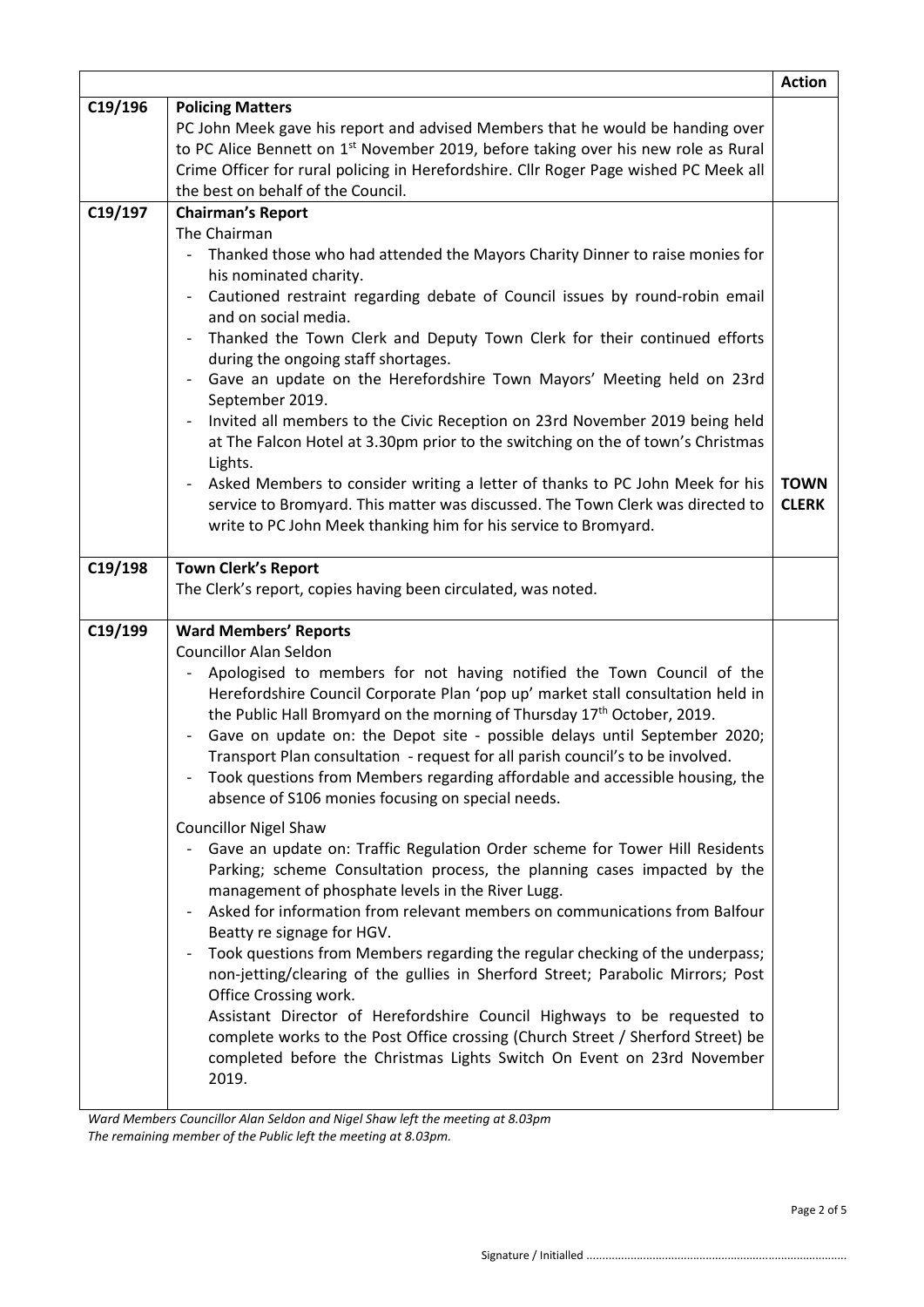|         |                                                                                                                                                                                                                                                                                                                                                                       | <b>Action</b>               |
|---------|-----------------------------------------------------------------------------------------------------------------------------------------------------------------------------------------------------------------------------------------------------------------------------------------------------------------------------------------------------------------------|-----------------------------|
| C19/200 | <b>Exclusion of members of the public and press</b>                                                                                                                                                                                                                                                                                                                   |                             |
|         | No items identified for consideration in private session.                                                                                                                                                                                                                                                                                                             |                             |
| C19/201 | <b>Minutes</b><br>1) The Minutes of the Full Council meeting held on Monday 16 <sup>th</sup> September, 2019<br>were received, approved as a correct record and signed by the Chairman.<br>2) The Minutes of the Extraordinary Full Council meeting held on Monday 23rd<br>September, 2019 were received, approved as a correct record and signed by<br>the Chairman. |                             |
| C19/202 | <b>Committees and Working Parties</b>                                                                                                                                                                                                                                                                                                                                 |                             |
|         | 1) Planning & Economic Development Committee<br>The Minutes of the meeting held on Monday $7th$ October, 2019 were received<br>and noted.                                                                                                                                                                                                                             |                             |
|         | 2) Finance & Properties Committee<br>2.1) The Minutes of the meeting held on Monday 9 <sup>th</sup> September, 2019 were<br>received and noted.                                                                                                                                                                                                                       |                             |
|         | 2.2) The Minutes of the meeting held on Monday $14th$ October, 2019 were<br>received and noted.                                                                                                                                                                                                                                                                       |                             |
|         | 2.3) The recommendations of the Finance & Properties Committee from the<br>meeting held on 14 <sup>th</sup> October were considered.                                                                                                                                                                                                                                  |                             |
|         | a) F19/172 - IT WAS RESOLVED that the sum of $E4,000$ be included in<br>the 2020/21 budget for the VE Day 75 programme of events (Friday<br>$8th$ May 2020 – Saturday 9 <sup>th</sup> May 2020).                                                                                                                                                                      | <b>TOWN</b><br><b>CLERK</b> |
|         | b) F19/176 - IT WAS RESOLVED that the sum of £3,000 be included in<br>the 2020/21 budget to provide a specified grant to Bromyard<br>Recreation Ground (Kempson Players).                                                                                                                                                                                             | <b>TOWN</b><br><b>CLERK</b> |
|         | 2.4) The Minutes of the meeting held on Wednesday 23rd October, 2019 were<br>received and noted.                                                                                                                                                                                                                                                                      |                             |
|         | 3) Staffing Committee<br>3.1) The Minutes of the meeting held on Monday 23 <sup>rd</sup> September, 2019 were<br>received and noted. Cllr Franklin pointed out that he was recorded as<br>being present at the meeting but had given his apologies.                                                                                                                   |                             |
|         | 3.2) The Minutes of the meeting held on Monday 30 <sup>th</sup> September, 2019 were<br>received and noted.                                                                                                                                                                                                                                                           |                             |
|         | 4) Burial Committee<br>4.1) The Minutes of the meeting held on Monday $21^{st}$ October, 2019 were<br>unavailable and would be presented at the November meeting.                                                                                                                                                                                                     |                             |
|         | 4.2) Members considered the recommendation from the Burial Committee<br>meeting held 21 <sup>st</sup> October, 2019.                                                                                                                                                                                                                                                  |                             |
|         | a) $B19/44$ - IT WAS RESOLVED that expenditure for Professional<br>Services (nominal code 4082/Cost Centre 140) in respect of the<br>Garden of Peace be met from Earmarked Cemetery Reserves.                                                                                                                                                                         | <b>TOWN</b><br><b>CLERK</b> |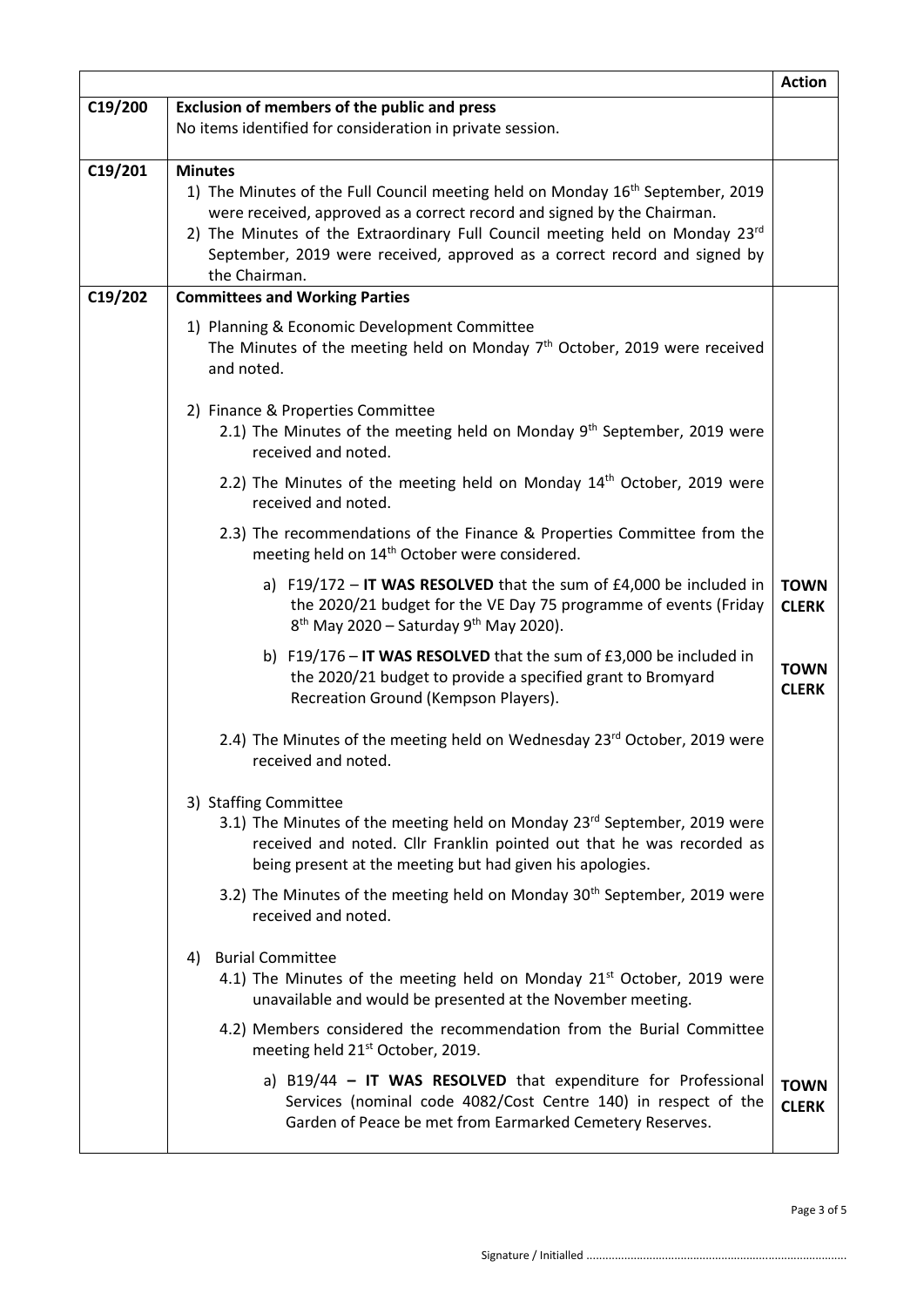|         |                                                                                                                                                                                                                                                                                                                                                                                                                                                                                                                                                                                                                                         | <b>Action</b>                                          |
|---------|-----------------------------------------------------------------------------------------------------------------------------------------------------------------------------------------------------------------------------------------------------------------------------------------------------------------------------------------------------------------------------------------------------------------------------------------------------------------------------------------------------------------------------------------------------------------------------------------------------------------------------------------|--------------------------------------------------------|
| C19/203 | <b>Quarterly Financial Reports</b><br>1) Cash and Investment Reconciliation<br>IT WAS RESOLVED to receive the quarterly Cash and Investment Reconciliation<br>report.<br>2) Income and Expenditure Report by Account Code<br>IT WAS RESOLVED to receive the quarterly Income and Expenditure Report by<br>Account Code.<br>3) Receipts and Payments Summary<br>IT WAS RESOLVED to receive the quarterly Receipts and Payments summary.                                                                                                                                                                                                  |                                                        |
| C19/204 | <b>Accounts for Scrutiny</b><br>Rocrest Limited. Emergency ground works to Public toilets £3,800 + VAT.<br>IT WAS RESOLVED to accept the above payment.                                                                                                                                                                                                                                                                                                                                                                                                                                                                                 | <b>TOWN</b><br><b>CLERK</b>                            |
| C19/205 | <b>Bank Mandate</b><br>The matter was discussed.<br>IT WAS RESOLVED that Cllr Charlotte Martin replace ex-Councillor Mary Seldon as<br>bank signatory.                                                                                                                                                                                                                                                                                                                                                                                                                                                                                  | <b>TOWN</b><br><b>CLERK</b>                            |
| C19/206 | <b>Armed Forces Day</b><br>The matter was discussed.<br>IT WAS RESOLVED that the Town Council accept in principle, the invitation to host<br>the County's Armed Forces Day in 2022.                                                                                                                                                                                                                                                                                                                                                                                                                                                     | <b>TOWN</b><br><b>CLERK</b>                            |
| C19/207 | <b>Social Media</b><br>The matter was discussed.<br>IT WAS RESOLVED that Cllr Lisa Law prepare items for posting on social media, in<br>accordance with the Council's Communications Protocol, that all items be factual<br>information and that all items must be cleared with the Town Clerk and the Chair of<br>the Council prior to posting.                                                                                                                                                                                                                                                                                        |                                                        |
| C19/208 | Herefordshire Community Recycling - Cllr Helen Pettit<br>Cllr Helen Pettit briefed Members on the crisp packet and bottle tops recycling<br>initiatives.<br>IT WAS RESOLVED to invite the new Recycling Representative to the January 2020<br>meeting, to give a further presentation. Cllr Pettitt to co-ordinate invitation.                                                                                                                                                                                                                                                                                                          | <b>CLLR</b><br>PETTITT/<br><b>TOWN</b><br><b>CLERK</b> |
| C19/209 | <b>Outside Bodies</b><br>1. Members received reports, as shown below, from outside bodies.<br>Bromyard and District Chamber of Commerce and Industry<br>a)<br>Cllr Smith updated the meeting.<br><b>Bromyard Grammer School Foundation</b><br>b)<br>Cllr Smith updated the meeting.<br><b>Bromyard Relief in Need</b><br>C)<br>No report as Cllr Churchill not present.<br><b>Public Hall Committee</b><br>d)<br>No report as Cllr Churchill not present.<br><b>Bromyard Downs Common Association</b><br>e)<br>Cllr Clark reported no meeting had been held.<br><b>HALC Executive</b><br>f)<br>No report as Cllr Churchill not present. |                                                        |